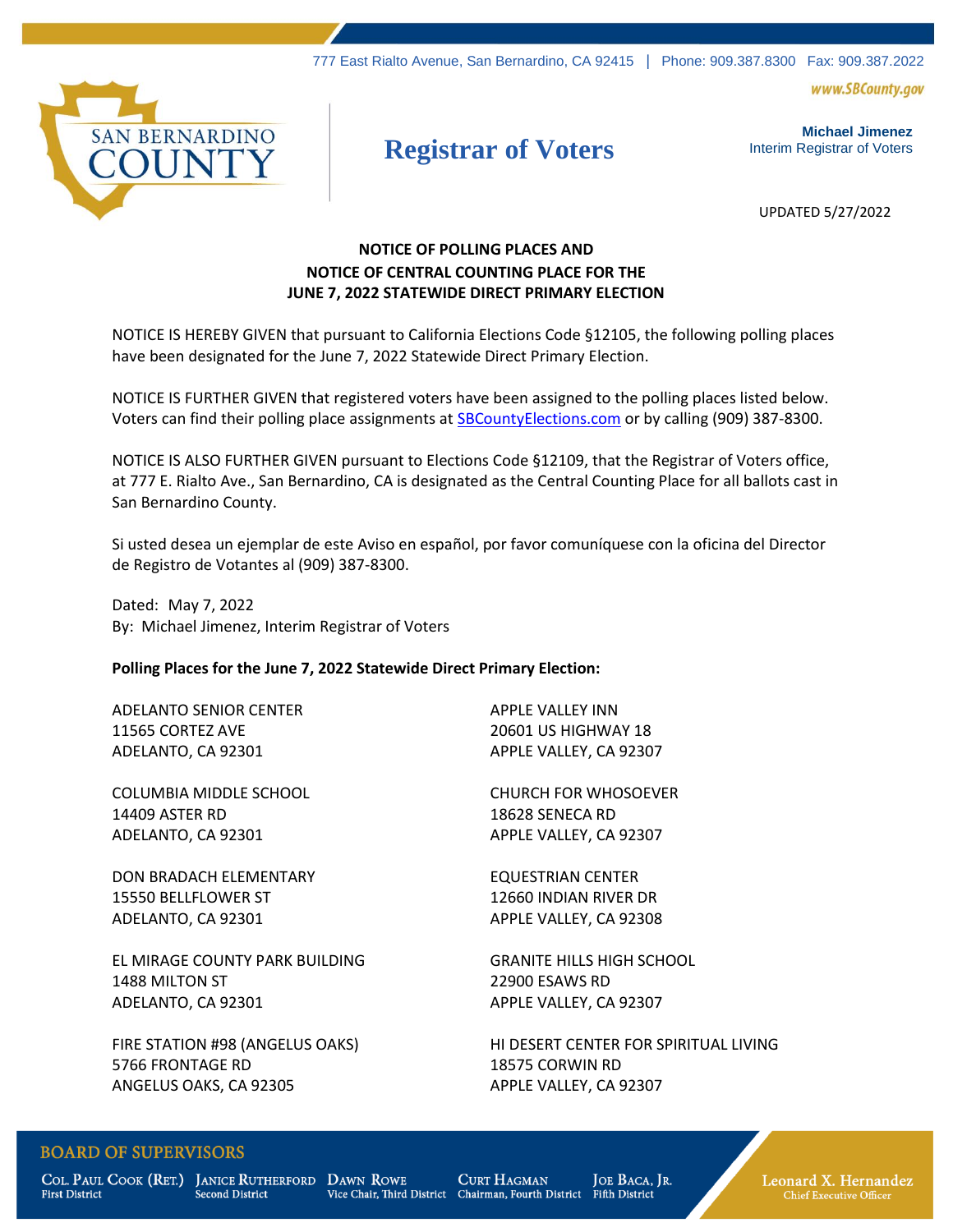NOTICE OF POLLING PLACES AND CENTRAL COUNTING PLACE JUNE 7, 2022 STATEWIDE DIRECT PRIMARY ELECTION PAGE **2** of **14**

JAMES WOODY COMMUNITY CENTER 13467 NAVAJO RD APPLE VALLEY, CA 92308

MARIANA RANCHOS COUNTY WATER DISTRICT 9600 MANZANITA ST APPLE VALLEY, CA 92308

MARIPOSA LODGE 19311 JESS RANCH PKWY APPLE VALLEY, CA 92308

NEW HOPE COMMUNITY CHURCH 12345 NAVAJO RD APPLE VALLEY, CA 92308

SANDIA ACADEMY 21331 SANDIA RD APPLE VALLEY, CA 92308

SYCAMORE ROCKS ELEMENTARY SCHOOL 23450 SOUTH RD APPLE VALLEY, CA 92307

TOWN OF APPLE VALLEY CONFERENCE CENTER 14975 DALE EVANS PKWY APPLE VALLEY, CA 92307

ARROWBEAR LAKE FIRE DEPT 33045 STATE HIGHWAY 18 ARROWBEAR LAKE, CA 92382

CORA M HARPER FITNESS CENTER 841 BARSTOW RD BARSTOW, CA 92311

CRESTLINE ELEMENTARY SCHOOL 2020 MONTEREY AVE BARSTOW, CA 92311

FIRST BAPTIST CHURCH (BARSTOW) 1320 BARSTOW RD BARSTOW, CA 92311

HI-DESERT WORD CENTER 30918 SOAPMINE RD BARSTOW, CA 92311

LENWOOD ELEMENTARY SCHOOL 34374 ASH RD BARSTOW, CA 92311

MONTARA ELEMENTARY SCHOOL 700 MONTARA RD BARSTOW, CA 92311

NEW LIFE FELLOWSHIP 134 W MAIN ST BARSTOW, CA 92311

BIG BEAR VALLEY SEVENTH DAY ADVENTIST CHURCH 349 E NORTH SHORE DR BIG BEAR CITY, CA 92314

THE JOURNEY CHURCH BIG BEAR 800 GREENSPOT BLVD BIG BEAR CITY, CA 92314

BEAR VALLEY CHURCH 41960 BIG BEAR BLVD BIG BEAR LAKE, CA 92315

BIG BEAR LAKE CIVIC CENTER 39707 BIG BEAR BLVD BIG BEAR LAKE, CA 92315

BONNIE BAKER SENIOR CENTER 149350 UKIAH TRL BIG RIVER, CA 92242

BLOOMINGTON UNITED CHURCH OF CHRIST 18490 SANTA ANA AVE BLOOMINGTON, CA 92316

BRIDGE CHURCH OF THE NAZARENE 9904 BLOOMINGTON AVE BLOOMINGTON, CA 92316

CRESTMORE ELEMENTARY SCHOOL 18870 JURUPA AVE BLOOMINGTON, CA 92316

COMMUNITY CENTER (CEDARPINES) 21821 PLUNGE RD CEDARPINES PARK, CA 92322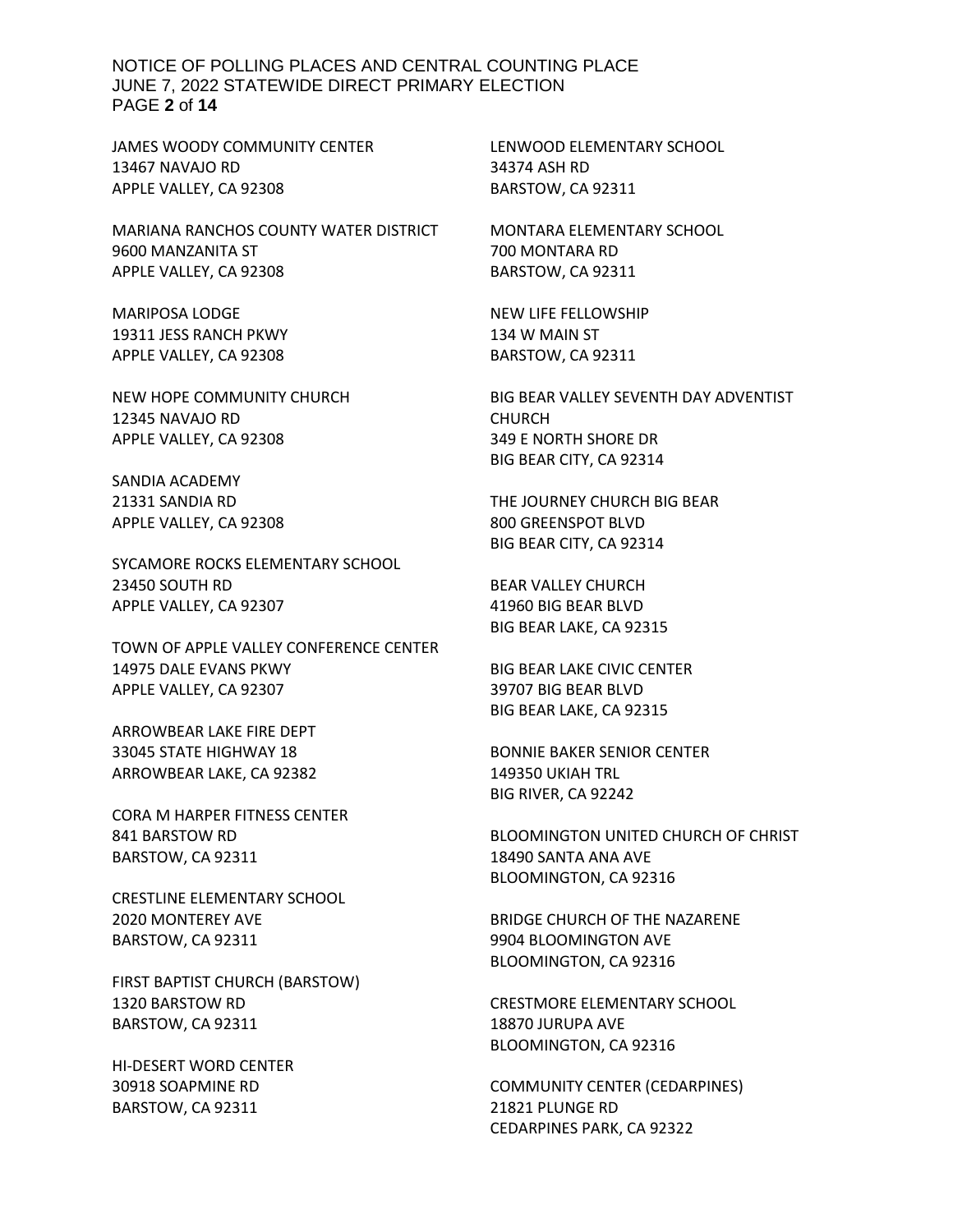#### NOTICE OF POLLING PLACES AND CENTRAL COUNTING PLACE JUNE 7, 2022 STATEWIDE DIRECT PRIMARY ELECTION PAGE **3** of **14**

ALICIA CORTEZ ELEMENTARY 12750 CARISSA AVE CHINO, CA 91710

BAITUL HAMEED MOSQUE 11941 RAMONA AVE CHINO, CA 91710

BREAD OF LIFE CHRISTIAN CHURCH 12765 OAKS AVE CHINO, CA 91710

CALVARY CHAPEL (CHINO HILLS) 4201 EUCALYPTUS AVE CHINO, CA 91710

CALVARY CHAPEL CHINO VALLEY 12205 PIPELINE AVE CHINO, CA 91710

CATTLE ELEMENTARY SCHOOL 13590 CYPRESS AVE CHINO, CA 91710

CHINO CHAFFEY COMMUNITY CENTER 5890 COLLEGE PARK AVE CHINO, CA 91710

CHINO VALLEY ADULT SCHOOL 12970 3RD ST CHINO, CA 91710

DON LUGO HIGH SCHOOL 13400 PIPELINE AVE CHINO, CA 91710

DORIS DICKSON ELEMENTARY SCHOOL 3930 PAMELA DR CHINO, CA 91710

LIVING WORD ASSEMBLY 11887 TELEPHONE AVE CHINO, CA 91710

NEWMAN ELEMENTARY SCHOOL 4150 WALNUT AVE CHINO, CA 91710

PARKHOUSE AT THE PRESERVE 15871 MAIN ST CHINO, CA 91708

PEMBROKE DOWNS MHP 12400 CYPRESS AVE CHINO, CA 91710

CANYON HILLS JUNIOR HIGH SCHOOL 2500 MADRUGADA DR CHINO HILLS, CA 91709

CHAPARRAL ELEMENTARY (CHINO HILLS) 4849 BIRD FARM RD CHINO HILLS, CA 91709

CHINO HILLS HIGH SCHOOL 16150 POMONA RINCON RD CHINO HILLS, CA 91709

EAGLE CANYON ELEMENTARY SCHOOL 13435 EAGLE CANYON DR CHINO HILLS, CA 91709

GLENMEADE ELEMENTARY SCHOOL 15000 WHIRLAWAY LN CHINO HILLS, CA 91709

GRAND AVE PARK 1301 GRAND AVE CHINO HILLS, CA 91709

MCCOY EQUESTRIAN AND RECREATION CENTER 14280 PEYTON DR CHINO HILLS, CA 91709

MICHAEL G WICKMAN ELEMENTARY 16250 PINEHURST DR CHINO HILLS, CA 91709

OAK RIDGE ELEMENTARY SCHOOL 15452 VALLE VISTA DR CHINO HILLS, CA 91709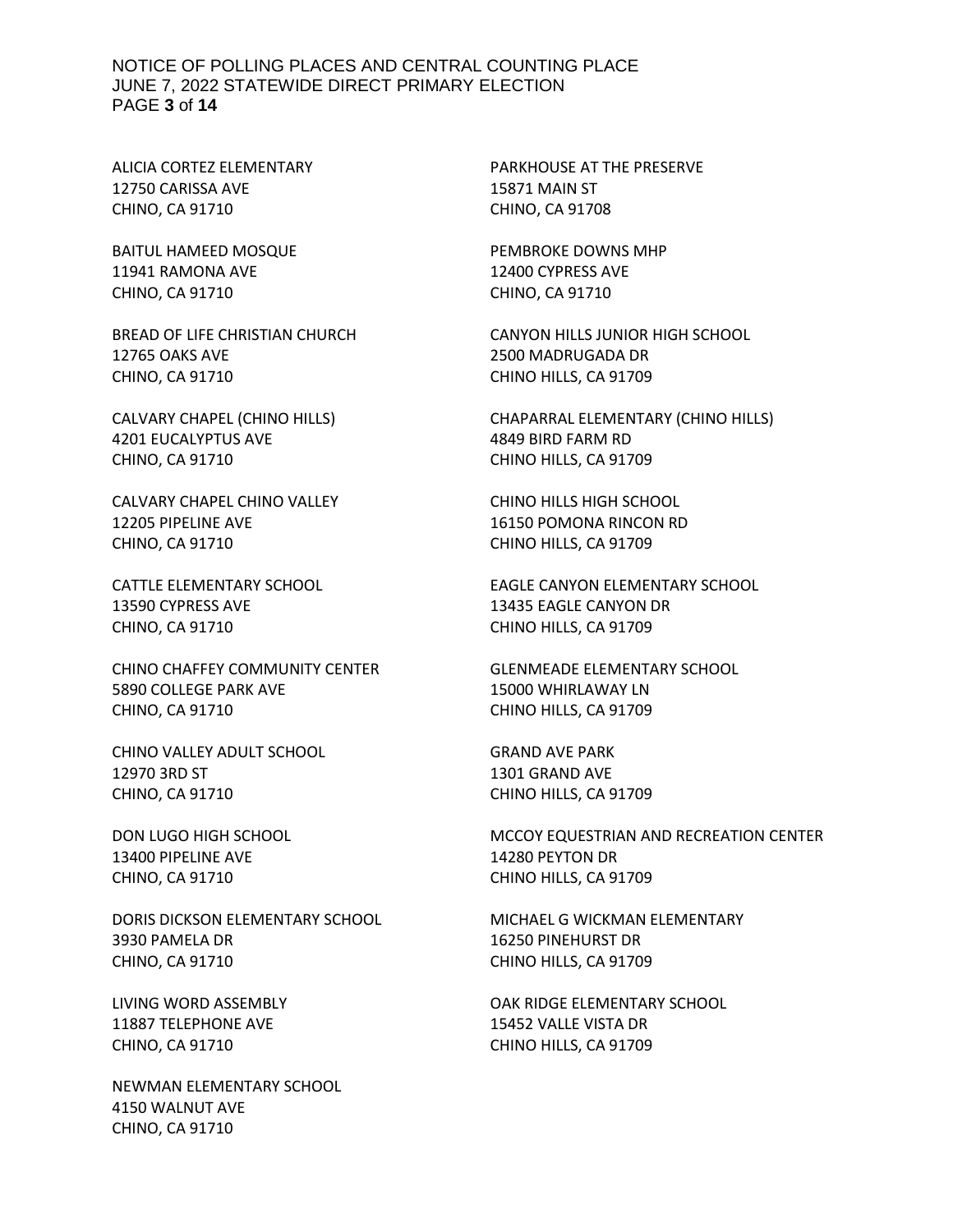NOTICE OF POLLING PLACES AND CENTRAL COUNTING PLACE JUNE 7, 2022 STATEWIDE DIRECT PRIMARY ELECTION PAGE **4** of **14**

TOWNSEND JR HIGH SCHOOL 15359 ILEX DR CHINO HILLS, CA 91709

WESTERN HILLS COUNTRY CLUB 1800 CARBON CANYON RD CHINO HILLS, CA 91709

ABRAHAM LINCOLN ELEMENTARY 444 E OLIVE ST COLTON, CA 92324

COLTON MIDDLE SCHOOL 670 W LAUREL ST COLTON, CA 92324

COOLEY RANCH ELEMENTARY SCHOOL 1000 S COOLEY DR COLTON, CA 92324

DR. ERNEST GARCIA ELEMENTARY 1390 W RANDALL AVE COLTON, CA 92324

FIRE STATION #213 (COLTON) 1100 S LA CADENA DR COLTON, CA 92324

GONZALES COMMUNITY CENTER 670 COLTON AVE COLTON, CA 92324

RECHE CANYON ELEMENTARY SCHOOL 3101 CANYON VISTA DR COLTON, CA 92324

SIERRA VISTA BAPTIST CHURCH 2300 N RANCHO AVE COLTON, CA 92324

FIRE STATION #25 (CRESTLINE) 23407 CREST FOREST DR CRESTLINE, CA 92325

FIRST BAPTIST CHURCH (CRESTLINE) 533 SPRINGY PATH CRESTLINE, CA 92325

SAN MORITZ LODGE 24640 SAN MORITZ DR CRESTLINE, CA 92325

FIRE STATION #96 (FAWNSKIN) 39188 RIM OF THE WORLD DR FAWNSKIN, CA 92333

ALDER MIDDLE SCHOOL 7555 ALDER AVE FONTANA, CA 92336

ALMOND ELEMENTARY SCHOOL 8172 ALMOND AVE FONTANA, CA 92335

BEECH AVENUE ELEMENTARY SCHOOL 9206 BEECH AVE FONTANA, CA 92335

BETHEL AME CHURCH 16262 BASELINE AVE FONTANA, CA 92336

BIRCH HIGH SCHOOL 7930 LOCUST AVE FONTANA, CA 92336

CALVARY CHAPEL SUMMIT CHURCH 7970 CHERRY AVE FONTANA, CA 92336

CHAPARRAL ELEMENTARY SCHOOL 14000 SHADOW DR FONTANA, CA 92337

D ARCY ELEMENTARY SCHOOL 11645 ELM AVE FONTANA, CA 92337

DATE ELEMENTARY 9011 OLEANDER AVE FONTANA, CA 92335

DOLORES HUERTA INTERNATIONAL ACADEMY 17777 MERRILL AVE FONTANA, CA 92335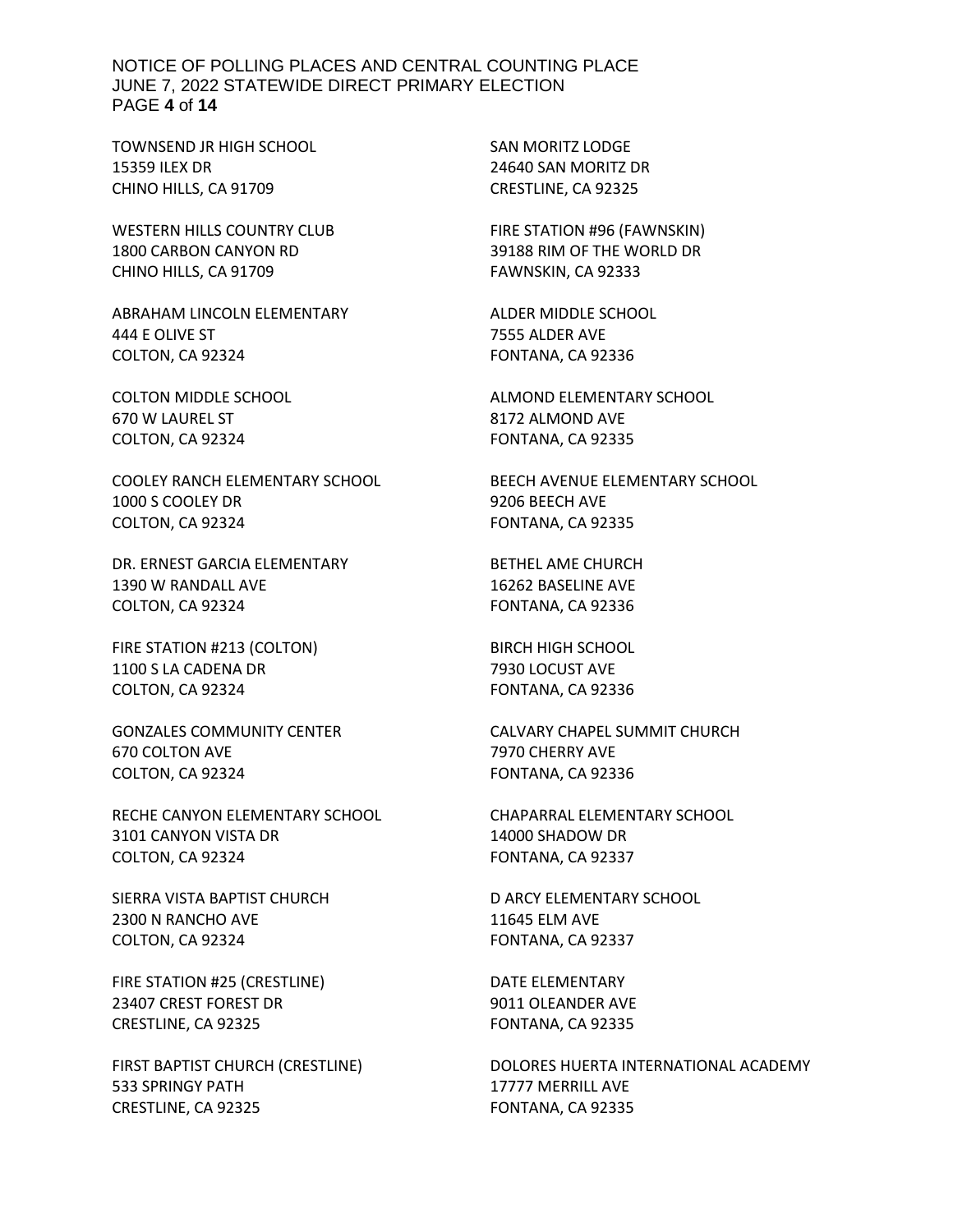NOTICE OF POLLING PLACES AND CENTRAL COUNTING PLACE JUNE 7, 2022 STATEWIDE DIRECT PRIMARY ELECTION PAGE **5** of **14**

DOROTHY GRANT ELEMENTARY SCHOOL 7069 ISABEL LN FONTANA, CA 92336

FONTANA ADULT SCHOOL & LEARNING CENTER 10755 OLEANDER AVE FONTANA, CA 92337

HARRY S TRUMAN MIDDLE SCHOOL 16224 MALLORY DR FONTANA, CA 92335

HEMLOCK ELEMENTARY 15080 MILLER AVE FONTANA, CA 92336

JACK BULIK NEIGHBORHOOD CENTER 16581 FILBERT ST FONTANA, CA 92335

JESSIE TURNER COMMUNITY CENTER 15556 SUMMIT AVE FONTANA, CA 92336

JUNIPER AVE SDA CHURCH 7347 JUNIPER AVE FONTANA, CA 92336

JURUPA VISTA SCHOOL 15920 VILLAGE DR FONTANA, CA 92337

LONG ELEMENTARY SCHOOL 5383 N BRIDLEPATH DR FONTANA, CA 92336

MAPLE ELEMENTARY SCHOOL 751 S MAPLE AVE FONTANA, CA 92335

OLEANDER ELEMENTARY SCHOOL 8650 OLEANDER AVE FONTANA, CA 92335

PALMETTO ELEMENTARY SCHOOL 9325 PALMETTO AVE FONTANA, CA 92335

PORTER ELEMENTARY SCHOOL 8330 LOCUST AVE FONTANA, CA 92335

SHADOW HILLS ELEMENTARY SCHOOL 14300 SHADOW DR FONTANA, CA 92337

SIERRA LAKES ELEMENTARY SCHOOL 5740 AVENAL PL FONTANA, CA 92336

SOUTHRIDGE MIDDLE SCHOOL 14500 LIVE OAK AVE FONTANA, CA 92337

TRANSITIONAL ASSISTANCE DEPARTMENT (FONTANA) 7977 SIERRA AVE FONTANA, CA 92336

WATER OF LIFE COMMUNITY CHURCH 7671 EAST AVE FONTANA, CA 92336

VALLEY OF THE FALLS COMMUNITY CHURCH 40626 VALLEY OF THE FALLS DR FOREST FALLS, CA 92339

GRAND TERRACE HIGH 21810 MAIN ST GRAND TERRACE, CA 92313

TERRACE VIEW ELEMENTARY SCHOOL 22731 GRAND TERRACE RD GRAND TERRACE, CA 92313

FIRE STATION #95 (GREEN VALLEY LAKE) 33596 GREEN VALLEY LAKE RD GREEN VALLEY LAKE, CA 92341

HELENDALE COMMUNITY CENTER 26540 VISTA RD HELENDALE, CA 92342

1ST ASSEMBLY OF GOD HESPERIA CAMPUS 11616 HESPERIA RD HESPERIA, CA 92345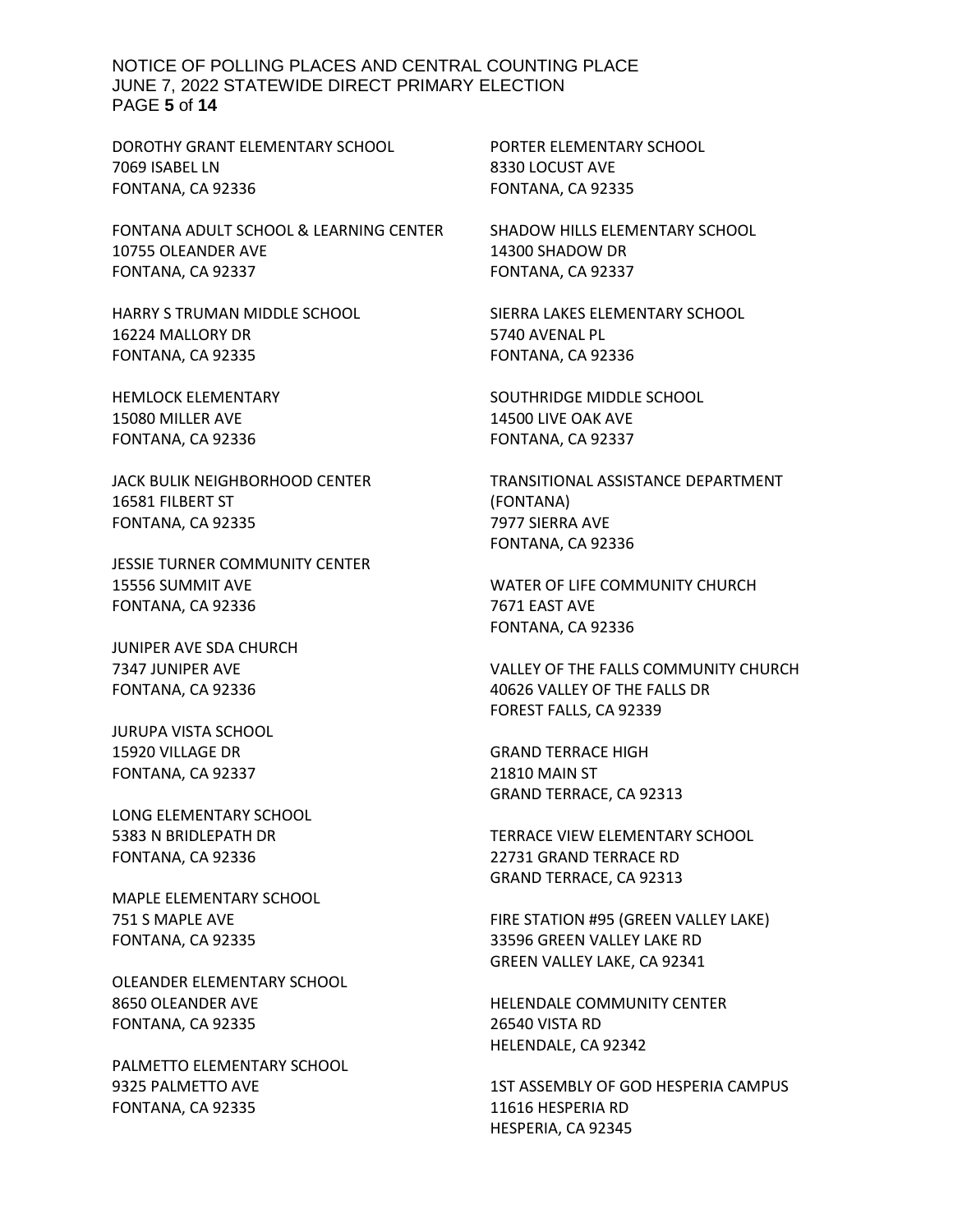#### NOTICE OF POLLING PLACES AND CENTRAL COUNTING PLACE JUNE 7, 2022 STATEWIDE DIRECT PRIMARY ELECTION PAGE **6** of **14**

FIRE STATION #305 8331 CALIENTE RD HESPERIA, CA 92344

FIRST BAPTIST CHURCH (HESPERIA) 9280 MAPLE AVE HESPERIA, CA 92345

HESPERIA GOLF AND COUNTRY CLUB 17970 BANGOR AVE HESPERIA, CA 92345

HESPERIA HIGH SCHOOL 9898 MAPLE AVE HESPERIA, CA 92345

JOSHUA CIRCLE SCHOOL 10140 8TH AVE HESPERIA, CA 92345

KINGSTON ELEMENTARY SCHOOL 7473 KINGSTON AVE HESPERIA, CA 92345

KRYSTAL SCHOOL OF SCIENCE, MATH & TECH 17160 KRYSTAL DR HESPERIA, CA 92345

MAPLE ELEMENTARY SCHOOL (HESPERIA) 10616 MAPLE AVE HESPERIA, CA 92345

MOUNTAIN VIEW BAPTIST CHURCH 15131 SEQUOIA ST HESPERIA, CA 92345

RIVER OF LIFE CHURCH OF GOD 8519 MAPLE AVE HESPERIA, CA 92345

SULTANA HIGH SCHOOL 17311 SULTANA ST HESPERIA, CA 92345

SUMMIT LEADERSHIP ACADEMY HIGH DESERT 12850 MUSCATEL ST HESPERIA, CA 92344

UNITED METHODIST CHURCH (HESPERIA) 18623 MAIN ST HESPERIA, CA 92345

ARDEN HILLS SDA CHURCH 5801 ARDEN AVE HIGHLAND, CA 92346

BEATTIE MIDDLE SCHOOL 7800 ORANGE ST HIGHLAND, CA 92346

COMMUNITY CROSS 6955 PALM AVE HIGHLAND, CA 92346

CRAM ELEMENTARY SCHOOL 29700 WATER ST HIGHLAND, CA 92346

EAST HIGHLANDS RANCH 6892 CLOVERHILL AVE HIGHLAND, CA 92346

ENTREPRENEUR HIGH SCHOOL 26655 HIGHLAND AVE HIGHLAND, CA 92346

EVENT CENTER AT BEAR SPRINGS HOTEL 27923 HIGHLAND AVE HIGHLAND, CA 92346

HIGHLAND FAMILY YMCA 7793 CENTRAL AVE HIGHLAND, CA 92346

HIGHLAND POLICE STATION 26985 BASELINE ST HIGHLAND, CA 92346

SERRANO MIDDLE SCHOOL 3131 PIEDMONT DR HIGHLAND, CA 92346

HINKLEY SENIOR CENTER 35997 MOUNTAIN VIEW RD HINKLEY, CA 92347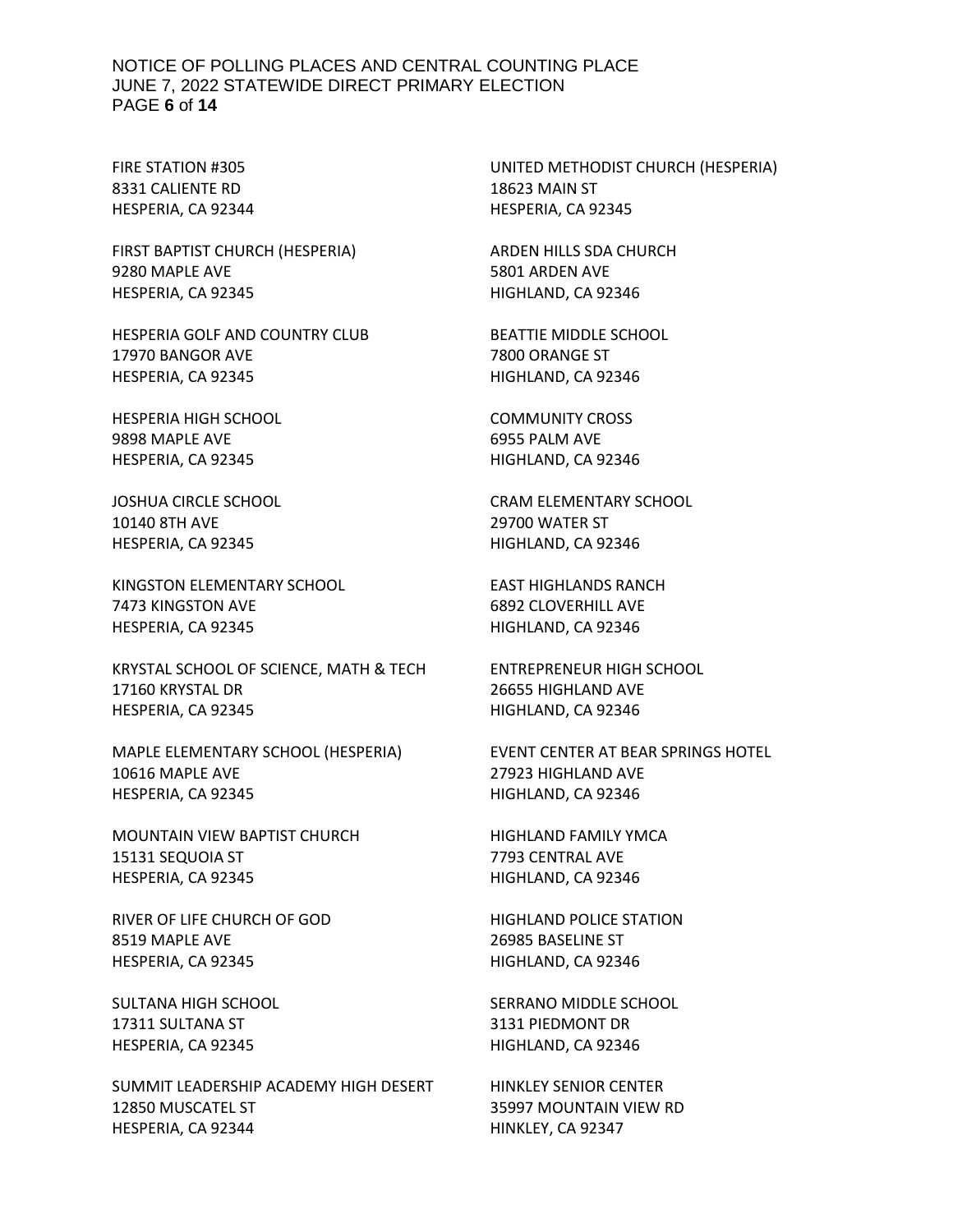#### NOTICE OF POLLING PLACES AND CENTRAL COUNTING PLACE JUNE 7, 2022 STATEWIDE DIRECT PRIMARY ELECTION PAGE **7** of **14**

FIRE STATION #36 (JOSHUA TREE) 6715 PARK BLVD JOSHUA TREE, CA 92252

SKY VIEW CHAPEL CHURCH OF GOD 7475 SUNNY VISTA RD JOSHUA TREE, CA 92252

FIRE STATION #91 (LAKE ARROWHEAD) 301 S STATE HIGHWAY 173 LAKE ARROWHEAD, CA 92352

LAKE ARROWHEAD COUNTRY CLUB 250 GOLF COURSE RD LAKE ARROWHEAD, CA 92352

SANDALS CHURCH (LAKE ARROWHEAD) 1103 N STATE HIGHWAY 173 LAKE ARROWHEAD, CA 92352

BRYN MAWR ELEMENTARY SCHOOL 11680 WHITTIER AVE LOMA LINDA, CA 92354

LOMA LINDA CIVIC CENTER 25541 BARTON RD LOMA LINDA, CA 92354

LOMA LINDA UNIVERSITY (DRAYSON CENTER) 25040 STEWART ST LOMA LINDA, CA 92354

FIRE STATION #7 (LV) 10575 DIDO AVE LUCERNE VALLEY, CA 92356

LUCERNE VALLEY COMMUNITY CENTER 33187 OLD WOMAN SPRINGS RD LUCERNE VALLEY, CA 92356

LYTLE CREEK COMMUNITY CENTER 14082 CENTER RD LYTLE CREEK, CA 92358

MOOSE LODGE #1335 2139 MENTONE BLVD MENTONE, CA 92359

PORTUGUESE AMERICAN CLUB 1133 CRAFTON AVE MENTONE, CA 92359

LEHIGH ELEMENTARY SCHOOL 10200 LEHIGH AVE MONTCLAIR, CA 91763

MONTERA SCHOOL 4825 BANDERA ST MONTCLAIR, CA 91763

MORENO ELEMENTARY SCHOOL 4825 MORENO ST MONTCLAIR, CA 91763

VERNON MIDDLE SCHOOL 9775 VERNON AVE MONTCLAIR, CA 91763

WATERWISE COMMUNITY CENTER 4594 SAN BERNARDINO ST MONTCLAIR, CA 91763

COVINGTON PARK COMMUNITY BUILDING 11165 VALE DR MORONGO VALLEY, CA 92256

CREEKSIDE LODGE 6870 MT BALDY RD MT BALDY, CA 91759

ST ANN PARISH 218 D ST NEEDLES, CA 92363

NEWBERRY SPRINGS SERVICE ASSN 33383 NEWBERRY RD NEWBERRY SPRINGS, CA 92365

OAK HILLS HIGH SCHOOL 7625 CATABA RD OAK HILLS, CA 92344

BERLYN ELEMENTARY 1320 N BERLYN AVE ONTARIO, CA 91764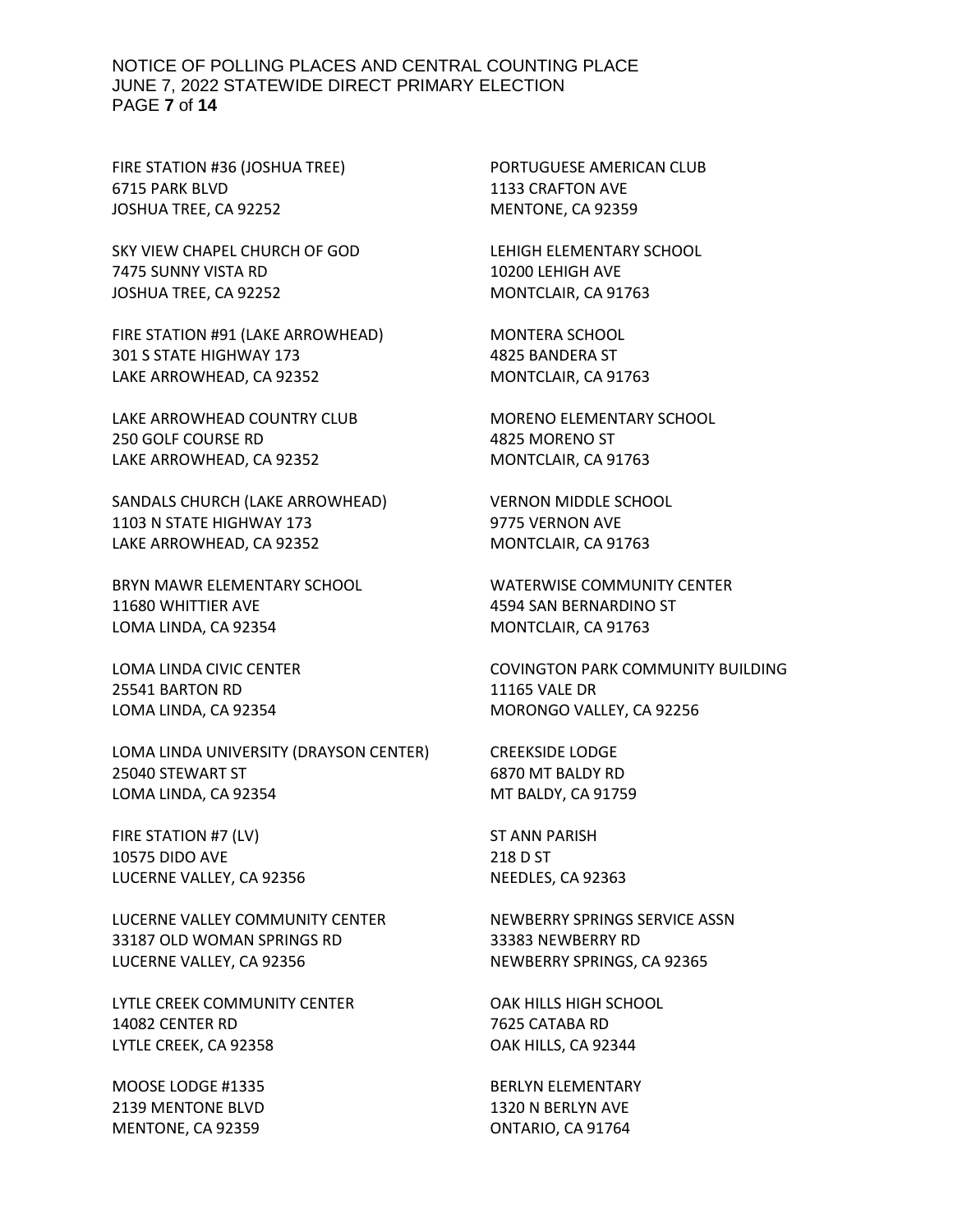#### NOTICE OF POLLING PLACES AND CENTRAL COUNTING PLACE JUNE 7, 2022 STATEWIDE DIRECT PRIMARY ELECTION PAGE **8** of **14**

CALVARY CHAPEL (ONTARIO) 1957 S VINEYARD AVE ONTARIO, CA 91761

CHAFFEY ADULT SCHOOL 1802 E 7TH ST ONTARIO, CA 91764

CHRIST CHURCH PARISH 1127 N SAN ANTONIO AVE ONTARIO, CA 91762

COLONY HIGH SCHOOL 3850 E RIVERSIDE DR ONTARIO, CA 91761

CREEK VIEW SCHOOL 3742 LYTLE CREEK LOOP ONTARIO, CA 91761

DICKEY SCHOOL 2840 S PARCO AVE ONTARIO, CA 91761

FIRST UNITED METHODIST CHURCH 918 N EUCLID AVE ONTARIO, CA 91762

GRACE YOKLEY MIDDLE SCHOOL 2947 S TURNER AVE ONTARIO, CA 91761

MISSION ELEMENTARY SCHOOL 5555 HOWARD ST ONTARIO, CA 91762

NATIONAL GUARD ARMORY 950 N CUCAMONGA AVE ONTARIO, CA 91761

ONTARIO CHURCH OF THE NAZARENE(5TH STREET) 1311 W 5TH ST ONTARIO, CA 91762

ONTARIO HIGH SCHOOL 901 W FRANCIS ST ONTARIO, CA 91762

RANCH VIEW SCHOOL 3300 OLD ARCHIBALD RANCH RD ONTARIO, CA 91761

VISTA GRANDE ELEMENTARY 1390 W FRANCIS ST ONTARIO, CA 91762

WOODCREST JUNIOR HIGH SCHOOL 2725 S CAMPUS AVE ONTARIO, CA 91761

BALDY MESA ELEMENTARY SCHOOL 10376 BALDY MESA RD PHELAN, CA 92371

PINON HILLS ELEMENTARY SCHOOL 878 MONO RD PINON HILLS, CA 92372

ALTA LOMA ELEMENTARY SCHOOL 7085 AMETHYST AVE RANCHO CUCAMONGA, CA 91701

ALTA LOMA HIGH SCHOOL 8880 BASELINE RD RANCHO CUCAMONGA, CA 91701

ALTA LOMA JR HIGH SCHOOL 9000 LEMON AVE RANCHO CUCAMONGA, CA 91701

CHAFFEY COLLEGE (RANCHO CUCAMONGA) 5885 HAVEN AVE RANCHO CUCAMONGA, CA 91737

CROSS & CROWN LUTHERAN CHURCH 6723 ETIWANDA AVE RANCHO CUCAMONGA, CA 91739

CROSSLIGHT FAMILY MINISTRIES 9720 WILSON AVE RANCHO CUCAMONGA, CA 91737

CUCAMONGA CHRISTIAN FELLOWSHIP 11376 5TH ST RANCHO CUCAMONGA, CA 91730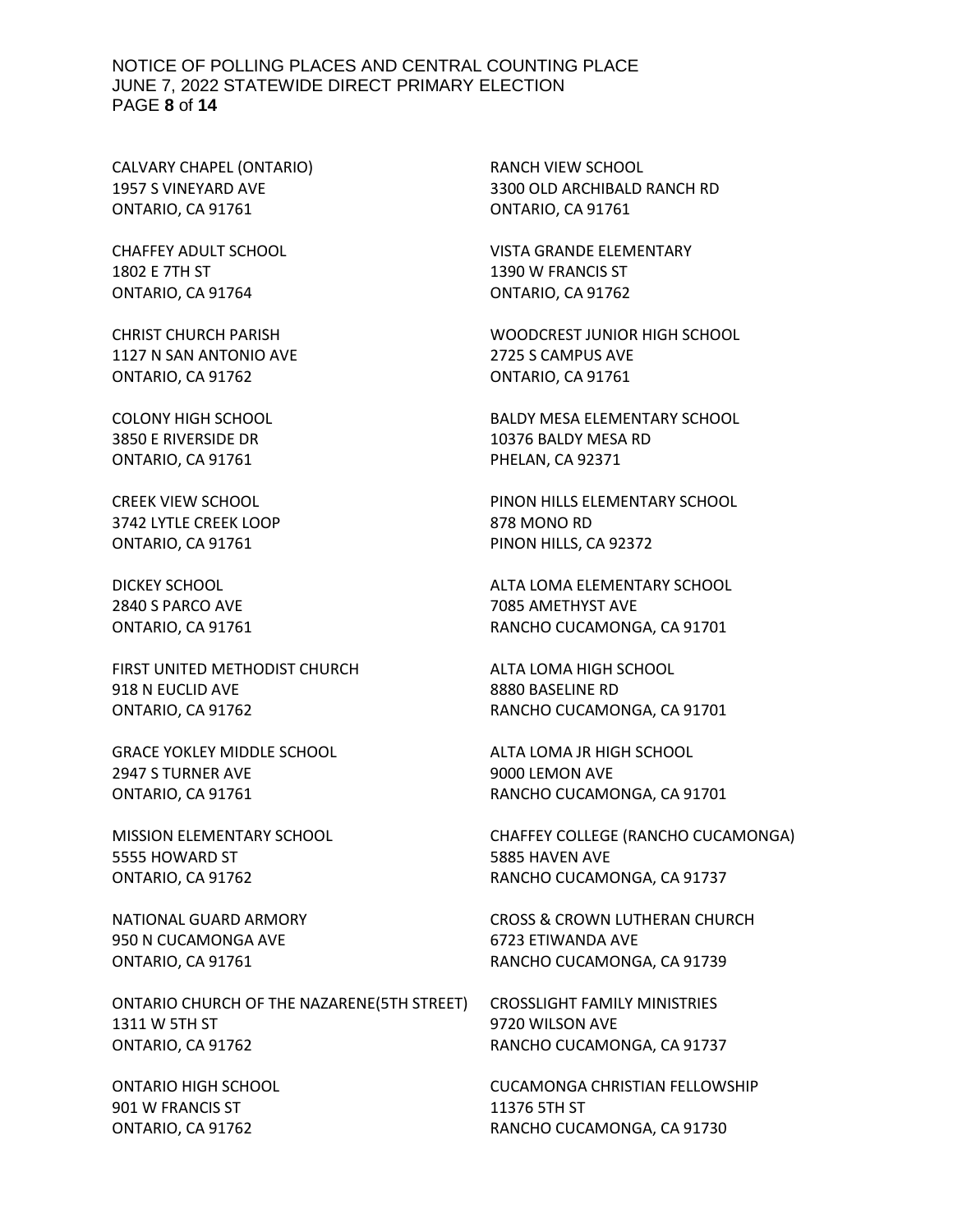NOTICE OF POLLING PLACES AND CENTRAL COUNTING PLACE JUNE 7, 2022 STATEWIDE DIRECT PRIMARY ELECTION PAGE **9** of **14**

CUCAMONGA VALLEY WD (FRONTIER PROJECT BUILDING) 10435 ASHFORD ST RANCHO CUCAMONGA, CA 91730

DAY CREEK INTERMEDIATE SCHOOL 12345 COYOTE DR RANCHO CUCAMONGA, CA 91739

DEER CANYON SCHOOL 10225 HAMILTON ST RANCHO CUCAMONGA, CA 91701

DONA MERCED ELEMENTARY 10333 PALO ALTO ST RANCHO CUCAMONGA, CA 91730

FIRE STATION #173 (RC) 12270 FIREHOUSE CT RANCHO CUCAMONGA, CA 91739

FIRE STATION #177 5562 HELLMAN AVE RANCHO CUCAMONGA, CA 91737

GOLDY S LEWIS COMMUNITY CENTER 11200 BASELINE RD RANCHO CUCAMONGA, CA 91701

JASPER ELEMENTARY SCHOOL 6881 JASPER ST RANCHO CUCAMONGA, CA 91701

LION CENTER (WEST) 9161 BASELINE RD RANCHO CUCAMONGA, CA 91730

LOS OSOS HIGH SCHOOL 6001 MILLIKEN AVE RANCHO CUCAMONGA, CA 91737

PERDEW ELEMENTARY 13051 MILLER AVENUE RANCHO CUCAMONGA, CA 91739

SUMMIT INTERMEDIATE SCHOOL 5959 EAST AVE RANCHO CUCAMONGA, CA 91739 VFW POST 8680 8751 INDUSTRIAL LN RANCHO CUCAMONGA, CA 91730

VINEYARD JR HIGH SCHOOL 6440 MAYBERRY AVE RANCHO CUCAMONGA, CA 91737

WEST END EDUCATIONAL SERVICE CENTER 8265 ASPEN AVE RANCHO CUCAMONGA, CA 91730

AMERICAN LEGION POST #650 1532 CHURCH ST REDLANDS, CA 92374

CLEMENT MIDDLE SCHOOL 501 E PENNSYLVANIA AVE REDLANDS, CA 92374

FIRST LUTHERAN CHURCH 1207 W CYPRESS AVE REDLANDS, CA 92373

FIRST UNITED METHODIST CHURCH (REDLANDS) 1 E OLIVE AVE REDLANDS, CA 92373

JUDSON & BROWN ELEMENTARY 1401 E PENNSYLVANIA AVE REDLANDS, CA 92374

KIMBERLY ELEMENTARY SCHOOL 301 W SOUTH AVE REDLANDS, CA 92373

MARIPOSA SCHOOL 30800 PALO ALTO DR REDLANDS, CA 92373

MISSION ELEMENTARY SCHOOL (REDLANDS) 10568 CALIFORNIA ST REDLANDS, CA 92373

MOORE MIDDLE SCHOOL 1550 E HIGHLAND AVE REDLANDS, CA 92374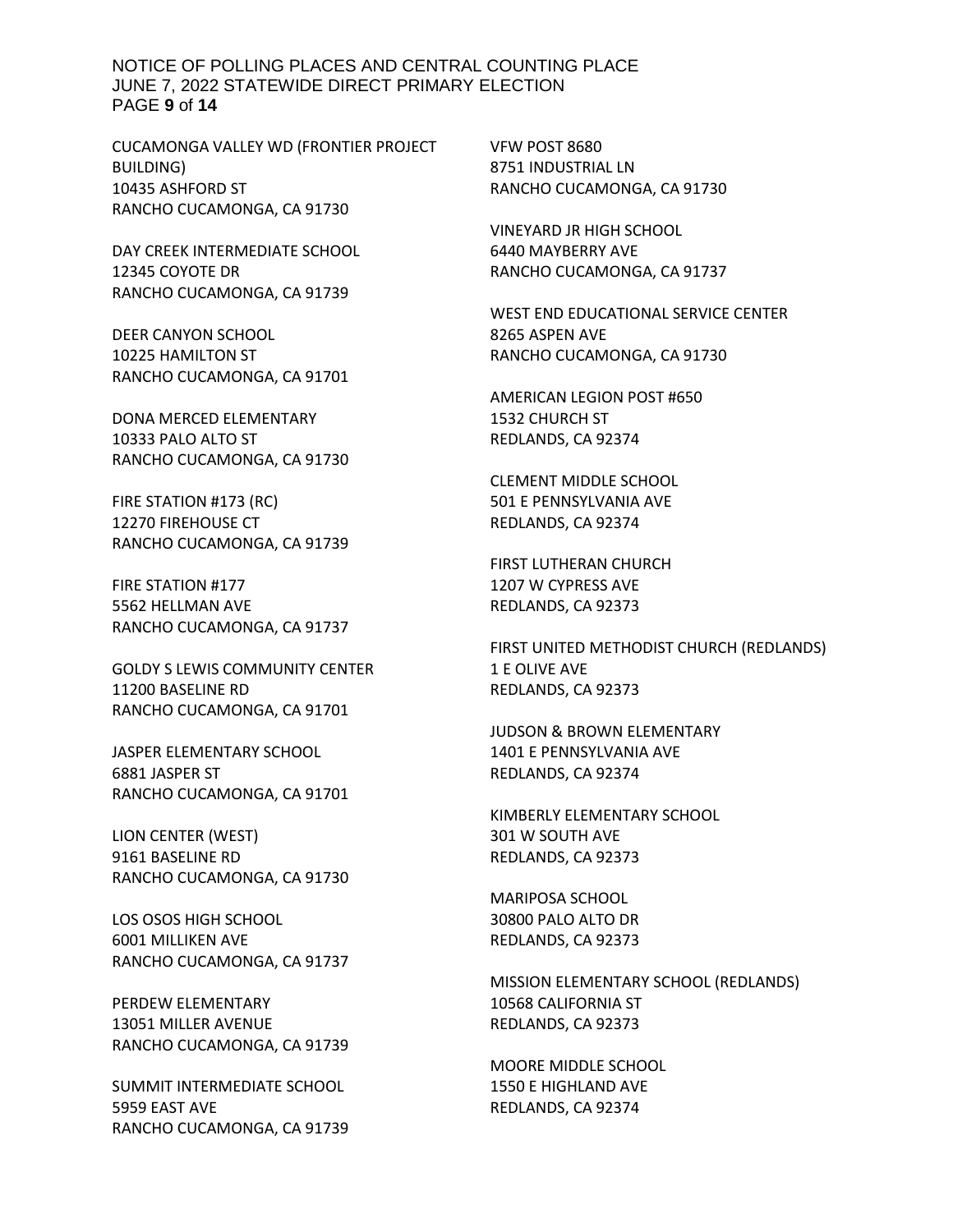#### NOTICE OF POLLING PLACES AND CENTRAL COUNTING PLACE JUNE 7, 2022 STATEWIDE DIRECT PRIMARY ELECTION PAGE **10** of **14**

NEW LIFE REDLANDS CHURCH 1330 E LUGONIA AVE REDLANDS, CA 92374

REDLANDS UNITED CHURCH OF CHRIST 168 BELLEVUE AVE REDLANDS, CA 92373

RIVER CHRISTIAN REFORMED CHURCH 459 E HIGHLAND AVE REDLANDS, CA 92373

THE ASISTENCIA 26930 BARTON RD REDLANDS, CA 92373

CARTER HIGH SCHOOL 2630 N LINDEN AVE RIALTO, CA 92377

FRISBIE MIDDLE SCHOOL 1442 N EUCALYPTUS AVE RIALTO, CA 92376

GRACE VARGAS SENIOR CENTER 1411 S RIVERSIDE AVE RIALTO, CA 92376

GREATER FAITH GRACE BIBLE CHURCH 249 E RANDALL AVE RIALTO, CA 92376

KOLB MIDDLE SCHOOL 2351 N SPRUCE AVE RIALTO, CA 92377

KUCERA MIDDLE SCHOOL 2140 W BUENA VISTA DR RIALTO, CA 92377

LENA M. PRESTON ELEMENTARY 1750 N WILLOW AVE RIALTO, CA 92376

LEVI BEMIS ELEMENTARY SCHOOL 774 E ETIWANDA AVE RIALTO, CA 92376

RIALTO COMMUNITY CENTER 214 N PALM AVE RIALTO, CA 92376

RIALTO HIGH SCHOOL 595 S EUCALYPTUS AVE RIALTO, CA 92376

RIALTO MIDDLE SCHOOL 1262 W RIALTO AVE RIALTO, CA 92376

RIALTO UNITED METHODIST CHURCH 1230 N LILAC AVE RIALTO, CA 92376

ST CATHERINE OF SIENA CHURCH 339 N SYCAMORE AVE RIALTO, CA 92376

FIRE STATION #51 (RS) 31250 HILLTOP BLVD RUNNING SPRINGS, CA 92382

ROBERT HOOTMAN SENIOR COMMUNITY CENTER 2929 RUNNING SPRINGS SCHOOL RD RUNNING SPRINGS, CA 92382

16TH ST 7TH DAY ADVENTIST CHURCH 1601 W 16TH ST SAN BERNARDINO, CA 92411

ALL NATIONS (SAN BERNARDINO) 909 N D ST SAN BERNARDINO, CA 92410

BOILERMAKERS (OSCAR DAVILA TRAINING CENTER) 4256 MCARTHUR BLVD SAN BERNARDINO, CA 92407

CALIFORNIA STATE UNIVERSITY (S B) 5500 UNIVERSITY PKWY SAN BERNARDINO, CA 92407

COMMUNITY BIBLE CHURCH 324 W 40TH ST SAN BERNARDINO, CA 92407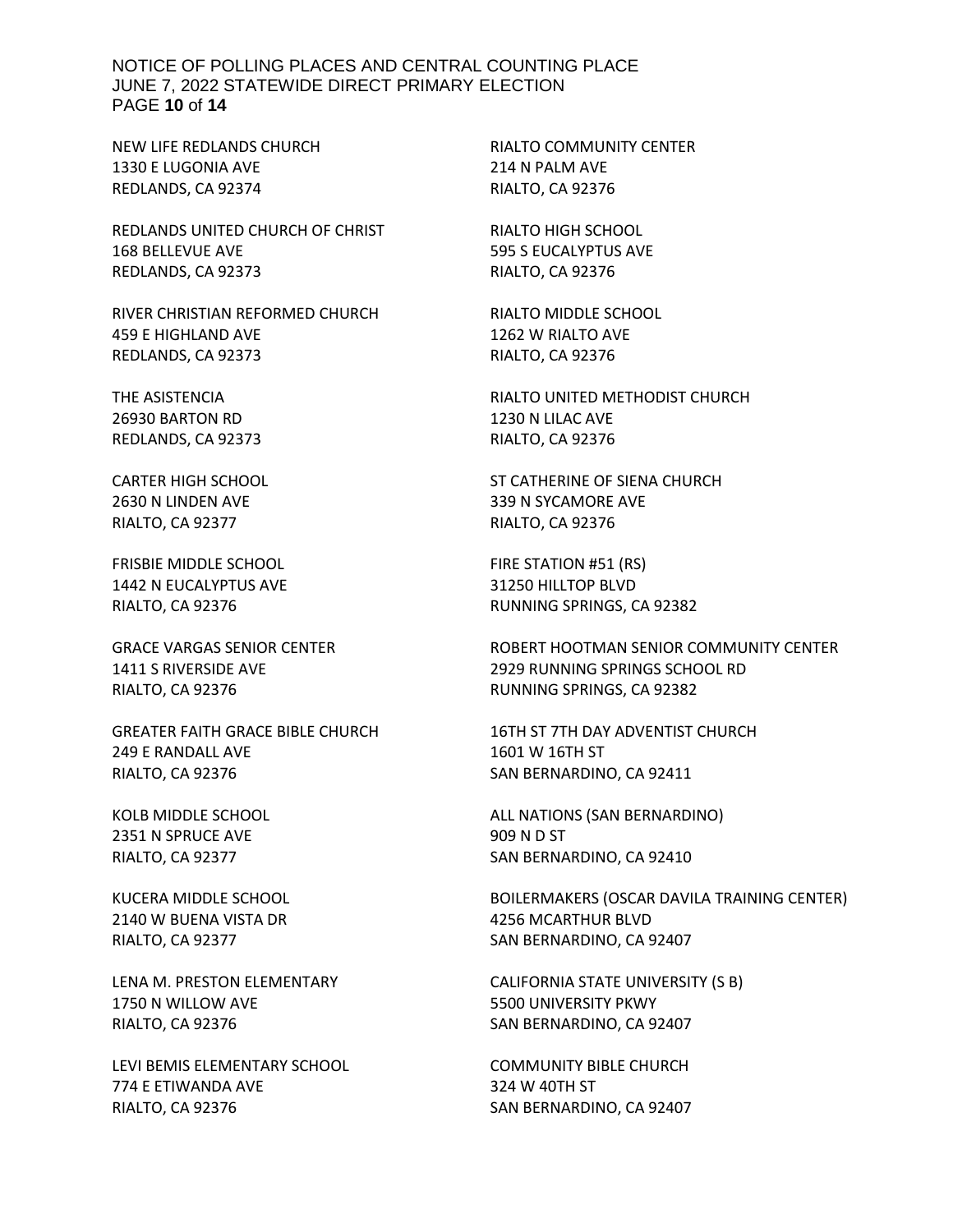NOTICE OF POLLING PLACES AND CENTRAL COUNTING PLACE JUNE 7, 2022 STATEWIDE DIRECT PRIMARY ELECTION PAGE **11** of **14**

DAVIDSON ELEMENTARY SCHOOL 2844 DAVIDSON AVE SAN BERNARDINO, CA 92405

DEL ROSA ELEMENTARY SCHOOL 3395 MOUNTAIN AVE SAN BERNARDINO, CA 92404

DELMAN HEIGHTS CENTER 2969 FLORES ST SAN BERNARDINO, CA 92407

FAIRFAX ELEMENTARY SCHOOL 1362 PACIFIC ST SAN BERNARDINO, CA 92404

FIRE STATION #2 (DEVORE) 1511 DEVORE RD SAN BERNARDINO, CA 92407

FIRST BAPTIST CHURCH (SB) 4747 N STATE ST SAN BERNARDINO, CA 92407

FIRST PRESBYTERIAN CHURCH (SB) 1900 N D ST SAN BERNARDINO, CA 92405

FRANK DOMINGUEZ ELEMENTARY 135 S ALLEN ST SAN BERNARDINO, CA 92408

HUMANE SOCIETY OF SAN BERNARDINO 374 W ORANGE SHOW RD SAN BERNARDINO, CA 92408

IMMANUEL BAPTIST CHURCH (SB) 1094 E BASE LINE ST SAN BERNARDINO, CA 92410

LITTLE LEAGUE HEADQUARTERS 6707 LITTLE LEAGUE DR SAN BERNARDINO, CA 92407

LUTHERAN CHURCH OF OUR SAVIOR 5050 N SIERRA WAY SAN BERNARDINO, CA 92404

MUSCOY ELEMENTARY 2119 BLAKE ST SAN BERNARDINO, CA 92407

NEW BEGINNINGS UNITED METHODIST 785 N ARROWHEAD AVE SAN BERNARDINO, CA 92401

NEW HOPE FAMILY LIFE CENTER 1505 W HIGHLAND AVE SAN BERNARDINO, CA 92411

NEWMARK ELEMENTARY 4121 N 3RD AVE SAN BERNARDINO, CA 92407

OUR LADY OF HOPE CHURCH (DEL ROSA) 6885 DEL ROSA AVE SAN BERNARDINO, CA 92404

OUR LADY OF THE ASSUMPTION CHURCH 796 W 48TH ST SAN BERNARDINO, CA 92407

OUR LADY OF THE ROSARY CATHEDRAL 2525 N ARROWHEAD AVE SAN BERNARDINO, CA 92405

PAAKUMA' K8 17825 SYCAMORE CREEK LOOP PKWY SAN BERNARDINO, CA 92407

RUBEN CAMPOS COMMUNITY CENTER 1717 W 5TH ST SAN BERNARDINO, CA 92411

ST JOHNS EPISCOPAL CHURCH 1407 N ARROWHEAD AVE SAN BERNARDINO, CA 92405

THE CHURCH IN SAN BERNARDINO 1900 E LYNWOOD DR SAN BERNARDINO, CA 92404

VFW POST 8737 2018 FOOTHILL BLVD SAN BERNARDINO, CA 92410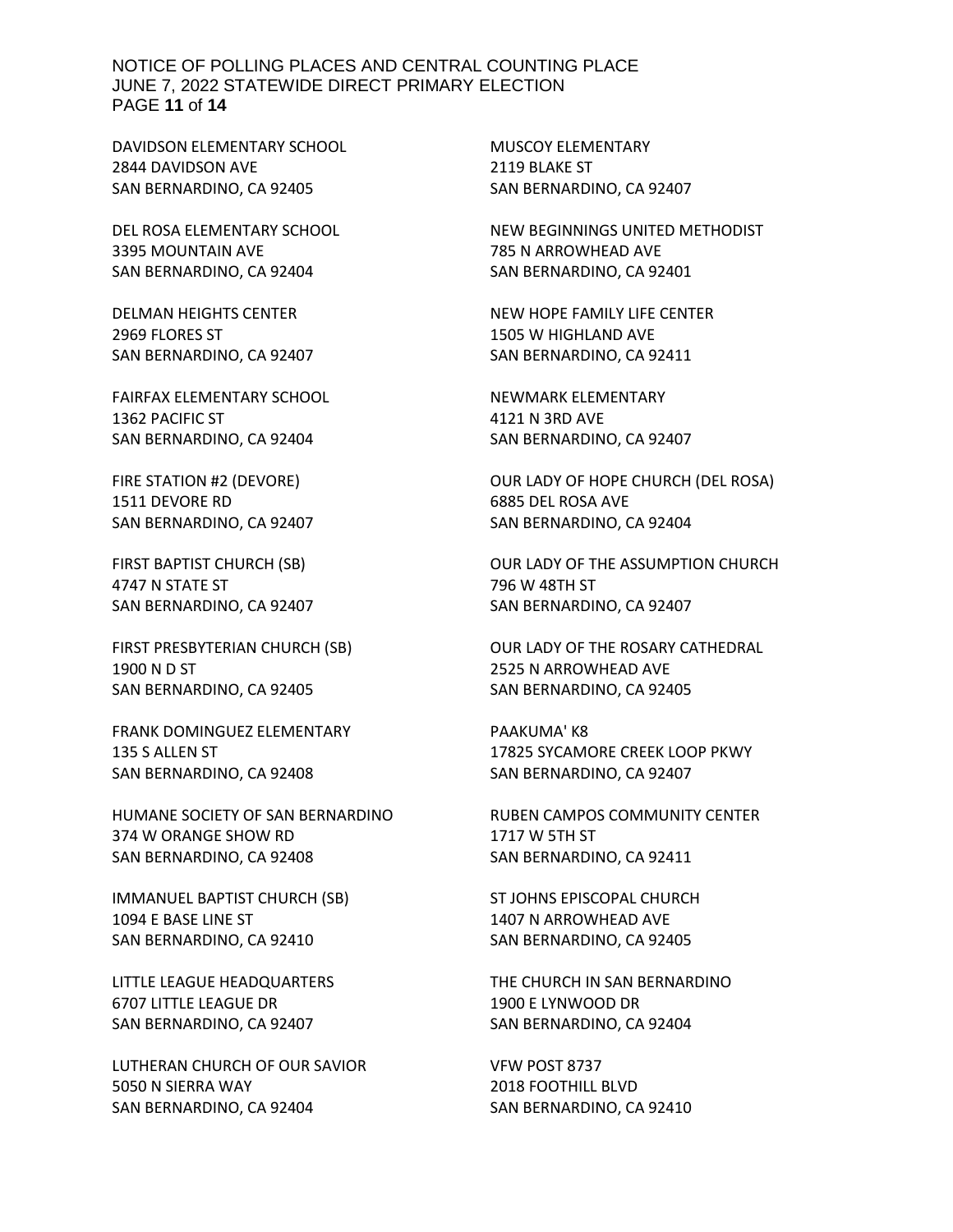NOTICE OF POLLING PLACES AND CENTRAL COUNTING PLACE JUNE 7, 2022 STATEWIDE DIRECT PRIMARY ELECTION PAGE **12** of **14**

VICTORIA ELEMENTARY SCHOOL 1505 RICHARDSON ST SAN BERNARDINO, CA 92408

VICTORY OUTREACH 990 W MILL ST SAN BERNARDINO, CA 92410

ST RICHARDS EPISCOPAL CHURCH 28708 STATE HIGHWAY 18 SKYFOREST, CA 92385

TRONA COMMUNITY SENIOR CENTER 13187 JONES ST TRONA, CA 93562

APOSTOLIC LIGHTHOUSE ASSEMBLY 6450 STAR DUNE AVE TWENTYNINE PALMS, CA 92277

DESERT CONGREGATIONAL CHURCH 5688 SUNRISE RD TWENTYNINE PALMS, CA 92277

FIRE STATION #44 (29 PALMS) 6560 ADOBE RD TWENTYNINE PALMS, CA 92277

MORONGO UNIFIED SCHOOL DISTRICT 5715 UTAH TRL TWENTYNINE PALMS, CA 92277

WONDER VALLEY COMMUNITY CENTER 80526 AMBOY RD TWENTYNINE PALMS, CA 92277

TWIN PEAKS SENIOR COMMUNITY CENTER 675 GRANDVIEW RD TWIN PEAKS, CA 92391

1906 INC 1231 E 16TH ST UPLAND, CA 91784

FIRE STATION #2 (UPLAND) 2046 N SAN ANTONIO AVE UPLAND, CA 91784

FIRST BAPTIST CHURCH (UPLAND) 531 W 8TH ST UPLAND, CA 91786

FOOTHILL BIBLE CHURCH 1330 W 15TH ST UPLAND, CA 91786

FOOTHILL KNOLLS ELEMENTARY SCHOOL 1245 VETERANS CT UPLAND, CA 91786

GRACE LUTHERAN CHURCH 2108 N EUCLID AVE UPLAND, CA 91784

IMAGINE THAT 1318 W 9TH ST UPLAND, CA 91786

LIFE BIBLE FELLOWSHIP CHURCH 2426 N EUCLID AVE UPLAND, CA 91784

MAGNOLIA RECREATION CENTER 651 W 15TH ST UPLAND, CA 91786

PEPPER TREE ELEMENTARY SCHOOL 1045 W 18TH ST UPLAND, CA 91784

SYCAMORE ELEMENTARY SCHOOL 1075 W 13TH ST UPLAND, CA 91786

UPLAND HIGH SCHOOL 565 W 11TH ST UPLAND, CA 91786

UPLAND JR HIGH SCHOOL 444 E 11TH ST UPLAND, CA 91786

UPLAND UNIFIED SCHOOL DISTRICT 390 N EUCLID AVE UPLAND, CA 91786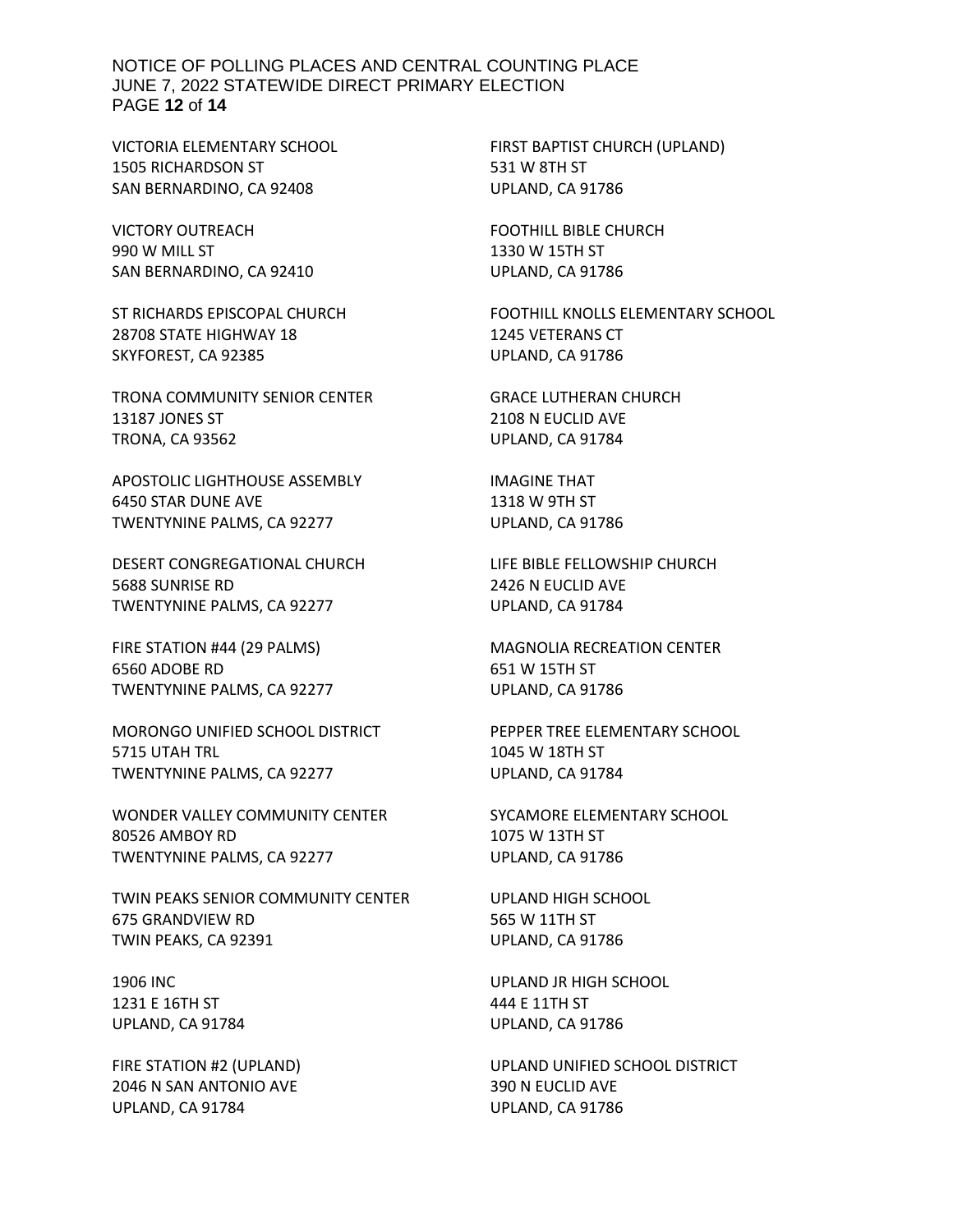#### NOTICE OF POLLING PLACES AND CENTRAL COUNTING PLACE JUNE 7, 2022 STATEWIDE DIRECT PRIMARY ELECTION PAGE **13** of **14**

VICTORY COMMUNITY CHURCH 2009 PORTER FIELD WAY UPLAND, CA 91786

BURNING BUSH CHURCH 14849 7TH ST VICTORVILLE, CA 92395

CHRISTIAN COVENANT CHURCH 14910 BONANZA RD VICTORVILLE, CA 92392

FIRST MISSIONARY BAPTIST CHURCH 15740 1ST ST VICTORVILLE, CA 92395

HAWTHORN SUITES 11750 DUNIA RD VICTORVILLE, CA 92392

HOOK JR HIGH SCHOOL 15000 HOOK BLVD VICTORVILLE, CA 92394

MESA LINDA MIDDLE SCHOOL 13001 MESA LINDA AVE VICTORVILLE, CA 92392

SILVERADO HIGH SCHOOL 14048 COBALT RD VICTORVILLE, CA 92392

SVLA COMMUNITY BUILDING 12975 ROLLING RIDGE DR VICTORVILLE, CA 92395

UNIVERSITY PREPARATORY SCHOOL 13853 SENECA RD VICTORVILLE, CA 92392

VISTA VERDE ELEMENTARY SCHOOL 13403 VISTA VERDE ST VICTORVILLE, CA 92392

WEST CREEK ELEMENTARY SCHOOL 15763 COBALT RD VICTORVILLE, CA 92394

ZION LUTHERAN CHURCH 15342 JERALDO DR VICTORVILLE, CA 92394

UNITED METHODIST CHURCH (WRIGHTWOOD) 1543 BARBARA ST WRIGHTWOOD, CA 92397

YERMO COMMUNITY SERVICES 38315 MC CORMICK ST YERMO, CA 92398

CRAFTON HILLS COLLEGE 11711 SAND CANYON RD YUCAIPA, CA 92399

CROWN OF LIFE CHURCH 31785 YUCAIPA BLVD YUCAIPA, CA 92399

GRACE POINT FELLOWSHIP 34784 YUCAIPA BLVD YUCAIPA, CA 92399

MASONIC CENTER (YUCAIPA) 13669 CALIFORNIA ST YUCAIPA, CA 92399

PILGRIM PINES CAMP 39570 GLEN RD YUCAIPA, CA 92399

SET FREE CHURCH 13700 CALIMESA BLVD YUCAIPA, CA 92399

VALLEY BAPTIST FELLOWSHIP 12323 5TH ST YUCAIPA, CA 92399

YUCAIPA COMMUNITY CENTER 34900 OAK GLEN RD YUCAIPA, CA 92399

YUCAIPA SEVENTH DAY ADVENTIST CHURCH 35225 AVENUE E YUCAIPA, CA 92399